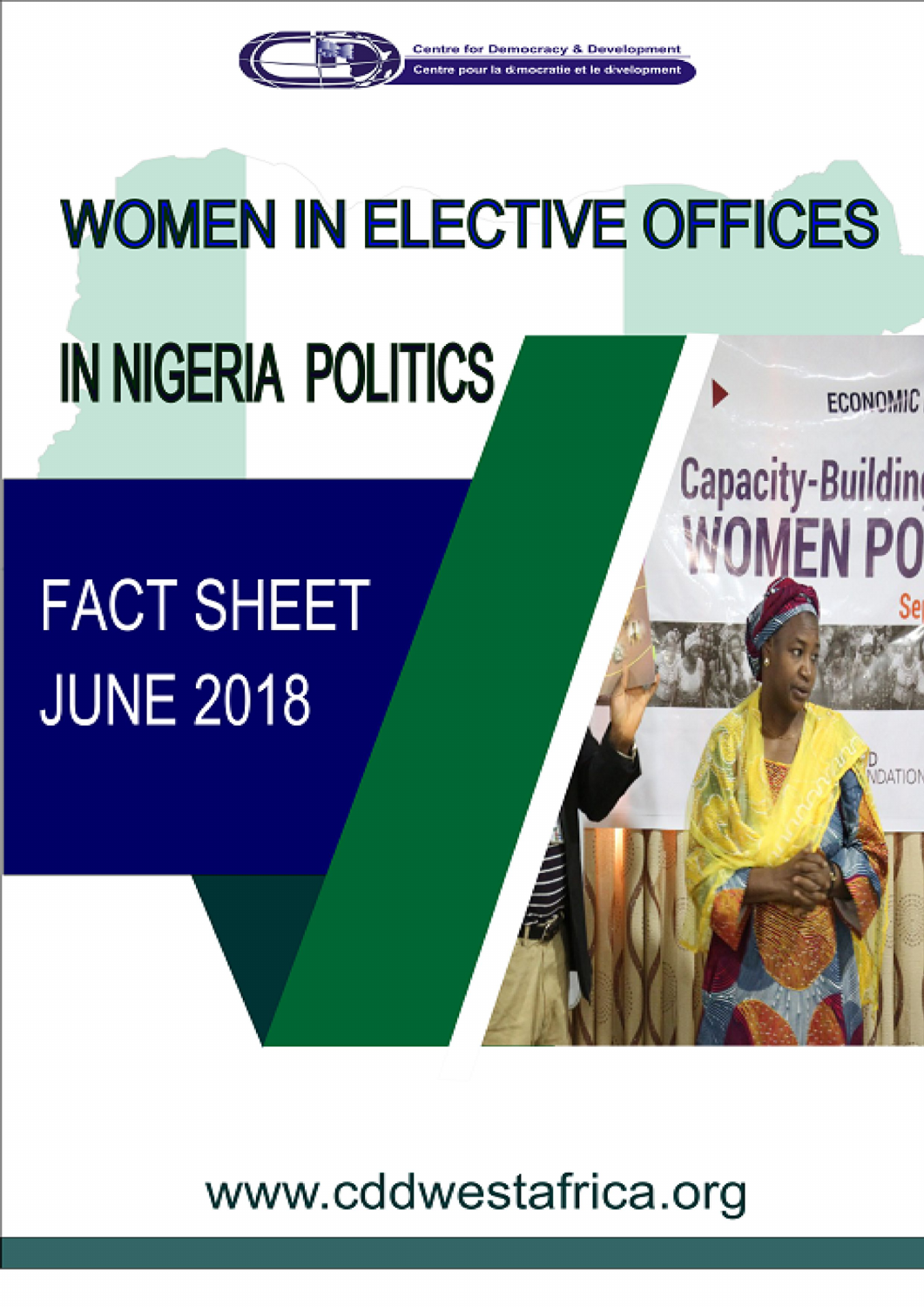# **WOMEN IN ELECTIVE OFFICES IN NIGERIA**

# **FACTSHEET**

# **INTRODUCTION**

Nigeria is a Federal Republic composed of 36 states, with a population figure put at 193,392,517 (98,630,184, 51% males and; 94,762,333, 49% females) as at April 2018 by the National Population Commission (NPC) and the National Bureau of Statistics (NBS). The country's federal structure comprises of three arms: The Executive, the Legislative and the Judiciary. The Executive power is exercised by the President/Vice President at the federal level and the 36 Governors/Deputy Governors at the state level. The two chambers of the legislature known as the Senate and House of Representatives hold the Legislative power at the Nationa**l** Level. There are 36 Houses of Assembly at the State level having legislative powers. People who occupy these offices are elected by the people during elections conducted by the Independent National Electoral Commission (INEC).

The intent of this factsheet is to revisit discourse on women representation in elective offices in Nigeria by providing reliable data on the trends and generate robust discussion around the issues as the country prepares for the 2019 general elections. By so doing, we hope that issues that emerge from the analysis would generate advocacy and policy actions from all stakeholders, including; government, political parties, Civil Society Organizations, women's activists, HeforShe and women in politics to increase the number of women's political representation in Nigeria. The data below represent women in elective offices as at 2018.

# **EXECUTIVE POSITION**

Presently, no female politician occupies any of the positions of: President, Vice President, and Governors. Thus, the analysis below focuses on deputy governorship positions, which is the highest executive level representation for women in the country.

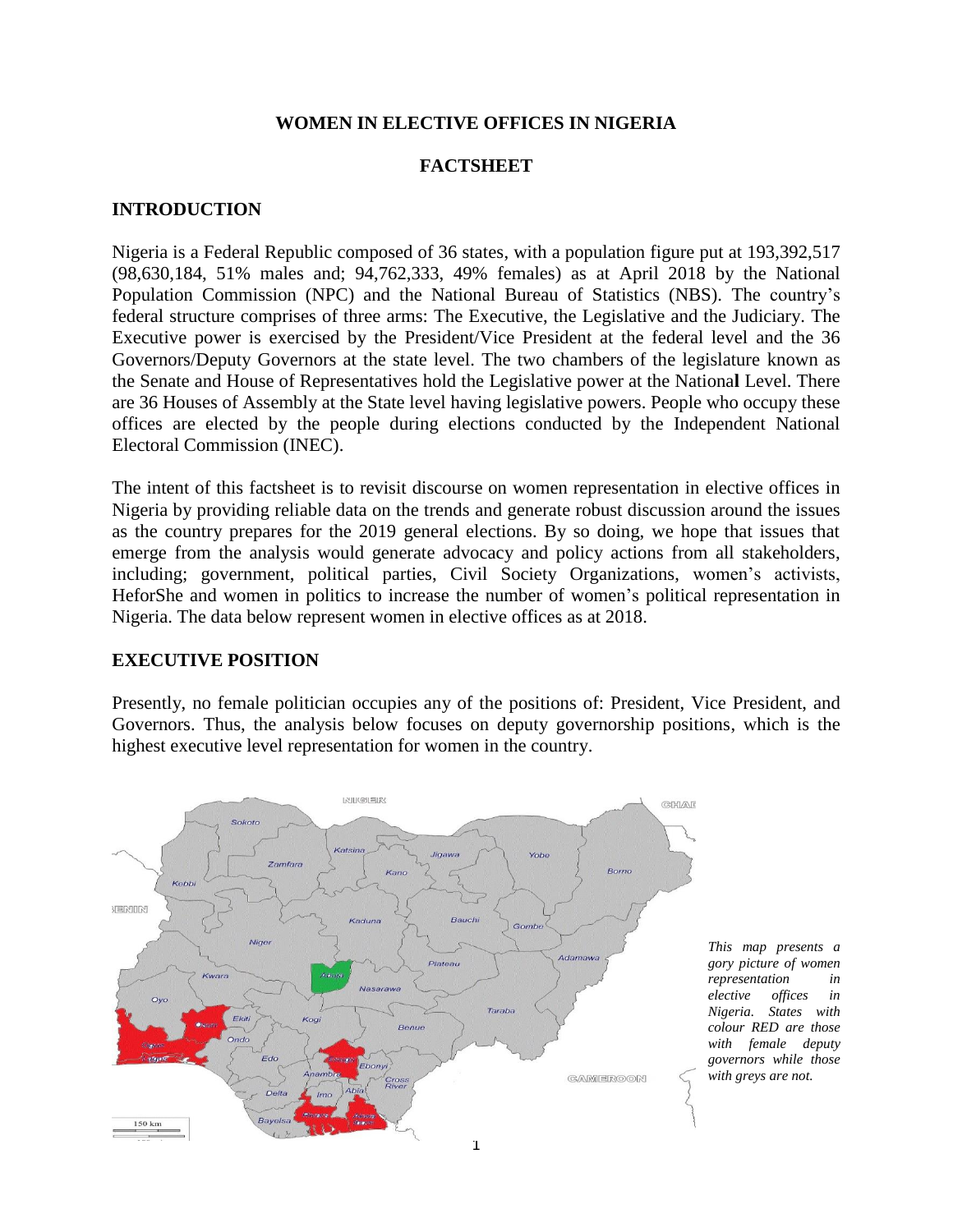| Geo-political zone | Tuber 1. Homen's representation by geopointeal cone. Deputy Governorship I ostiton<br>Number of States | Number of States with Women as | Percentage |  |  |
|--------------------|--------------------------------------------------------------------------------------------------------|--------------------------------|------------|--|--|
|                    |                                                                                                        | Deputy Governor                |            |  |  |
| Northern Region    |                                                                                                        |                                |            |  |  |
| <b>Northern</b>    | 19                                                                                                     | 0                              | $0\%$      |  |  |
| North Central      | 6                                                                                                      |                                | 0%         |  |  |
| North West         |                                                                                                        |                                | 0%         |  |  |
| North East         | 6                                                                                                      |                                | 0%         |  |  |
| Southern Region    |                                                                                                        |                                |            |  |  |
| <b>Southern</b>    | 17                                                                                                     | 6                              | 35.3%      |  |  |
| South-South        | 6                                                                                                      | $\overline{2}$                 | 33.3%      |  |  |
| South West         | 6                                                                                                      | 3                              | 50%        |  |  |
| South East         |                                                                                                        |                                | 20%        |  |  |
| <b>TOTAL</b>       | 36                                                                                                     | 6                              | 16.7%      |  |  |

*Table 1: Women's representation by geopolitical zone: Deputy Governorship Position*

Source: CDD 2018

## *Data analysis*

- 1. Percentage of women occupying deputy governorship seats in Nigeria is 16.7% nationally.
- 2. There are 6 States (including Osun, Lagos, Ogun, Rivers, Akwa Ibom and Enugu States) with female deputy governors. All these States are in Southern Nigeria.
- 3. South West (8.3%) geopolitical zone represents the highest number of women occupying deputy governorship position seats, followed by South-South (5.6%) and South East (2.8%).
- 4. While the country-level representation is put at 16.7%, 35.3% (6) of 17 States in the Southern geo political region have women as deputy governors.
- 5. All States from the Northern region (Northeast, Northwest and Northcentral) have no women as deputy governor.

# **LEGISLATIVE POSITION**

Currently, there are 469 legislators in Nigeria's National Assembly – 109 and 360 in The Senate and House of Representatives respectively. Out of this, only 29 (7 from the Senate and 22 from the House of Representatives) are female legislators which constitute 6.2% of the total number of legislators at the national level. Conversely, male legislators constitute 93.8% of the total number. At the state level, there are 51 women out of 990 members, representing a total of 5.2% of members at the SHAs.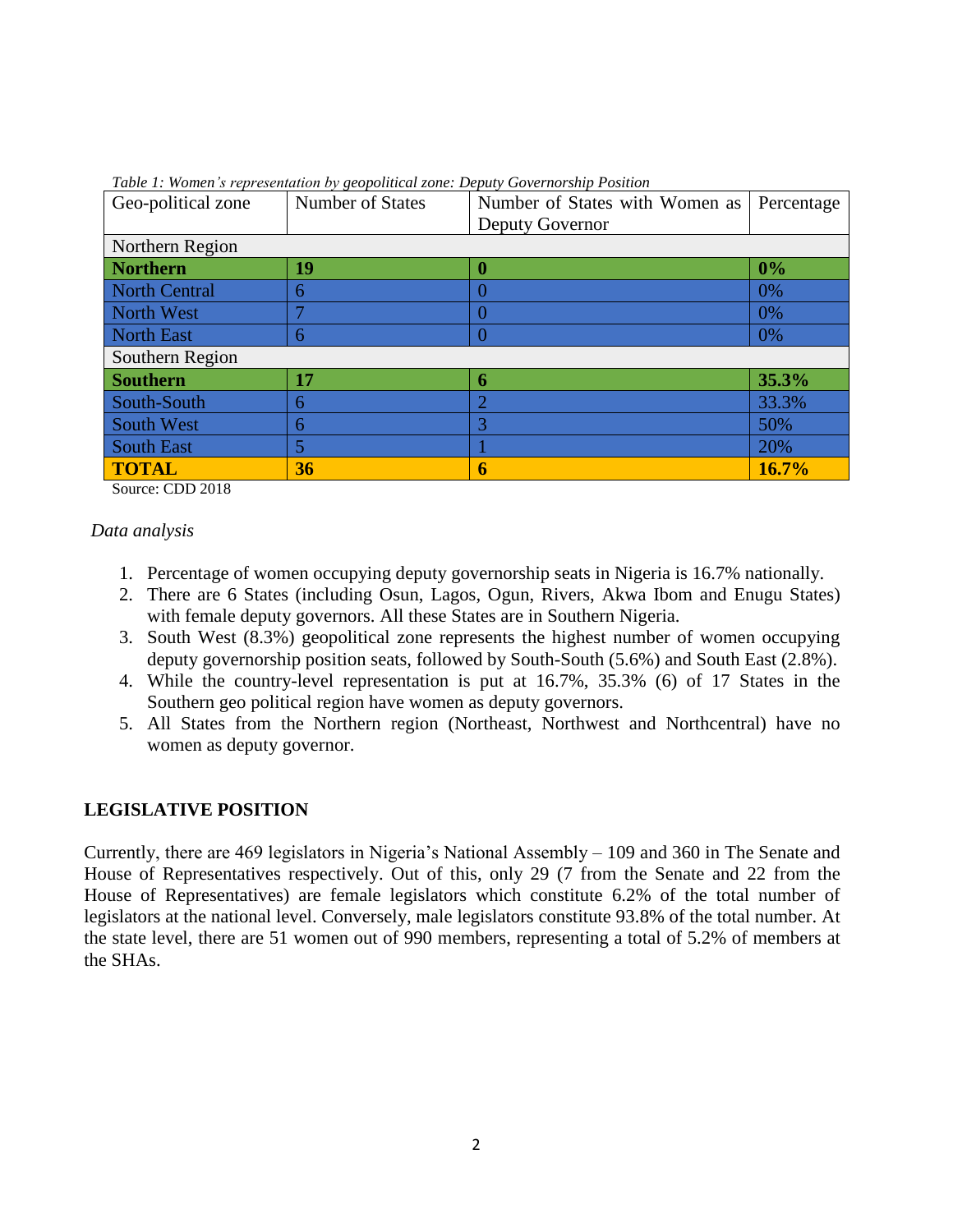# *The Senate*

| Geo-political zone | Number of available | Number<br>of<br>seats | The<br>percentage<br>in |  |  |
|--------------------|---------------------|-----------------------|-------------------------|--|--|
|                    | seats               | occupied by women     | Proportion<br>to        |  |  |
|                    |                     |                       | allocated seats         |  |  |
| Northern Region    |                     |                       |                         |  |  |
| Northern           | 58                  |                       | 1.7%                    |  |  |
| North Central      | 19                  | O                     | 0%                      |  |  |
| North West         | 21                  | 0                     | 0%                      |  |  |
| North East         | 18                  |                       | 5.6%                    |  |  |
| Southern Region    |                     |                       |                         |  |  |
| Southern           | 51                  | 6                     | 11.8%                   |  |  |
| South-South        | 18                  |                       | 5.6%                    |  |  |
| <b>South West</b>  | 18                  | 4                     | 22.2%                   |  |  |
| <b>South East</b>  | 15                  |                       | 6.7%                    |  |  |
| <b>TOTAL</b>       | 109                 |                       | 6.4%                    |  |  |

*Table 3: Women and geopolitical zone representation: The Senate*

Source: CDD 2018

*Table 4: Women Representation in the Senate (1999-2015)*

| Year             | <b>Male</b>                                                                                                     | <b>Female</b> | <b>Total</b> | <b>Male</b>   | <b>Female</b> |                |
|------------------|-----------------------------------------------------------------------------------------------------------------|---------------|--------------|---------------|---------------|----------------|
|                  | N                                                                                                               | N             | N            | $\frac{1}{2}$ | $\frac{0}{0}$ |                |
| 1999             | 106                                                                                                             | 3             | 109          | 97.2          | 2.8           |                |
| 2003             | 105                                                                                                             | 4             | 109          | 96.3          | 3.7           |                |
| 2007             | 100                                                                                                             |               | 109          | 91.7          | 8.3           |                |
| 2011             | 102                                                                                                             |               | 109          | 93.6          | 6.4           |                |
| 2015             | 102                                                                                                             |               | 109          | 93.6          | 6.4           |                |
| Sources:<br>2015 | Nigeria<br>http://www.iri.org/2015%20Nigeria%20Election%20Observation%20Report/1/assets/basic-html/page40.html; | Election      | Observation  | Report,       | retrieved     | at<br>National |

Assembly Website, [www.nassnig.org;](http://www.nassnig.org/) and http://www.shineyoureye.org/position/senator/

# *Data analysis*

- 1. There are 7 female senators in the Senate in 2015 compared to 3, 4 and 9 in 1999, 2003 and 2007 respectively.
- 2. Women constitute 6.4% of a total number of legislators in the Senate. It is same with the number of women representative in 2011.
- 3. The 6.4% marks a decrease of 1.9% from the 8.3% of women in the upper chamber in the 6<sup>th</sup> Assembly in 2007 but an increase of 2.7% from 3.7% representation in the 5<sup>th</sup> Senate in 2003.
- 4. The South West geopolitical zone (22.2%) recorded the highest number of women representation in proportion to the total number of senators from the zone in 2015.
- 5. 5.6%, 5.6% and 6.7% senators from North East, South South and South East zones respectively are female senators in proportion to allocated seat per geo-political zone in 2015.
- 6. North Central and North West have no female senator in 2015.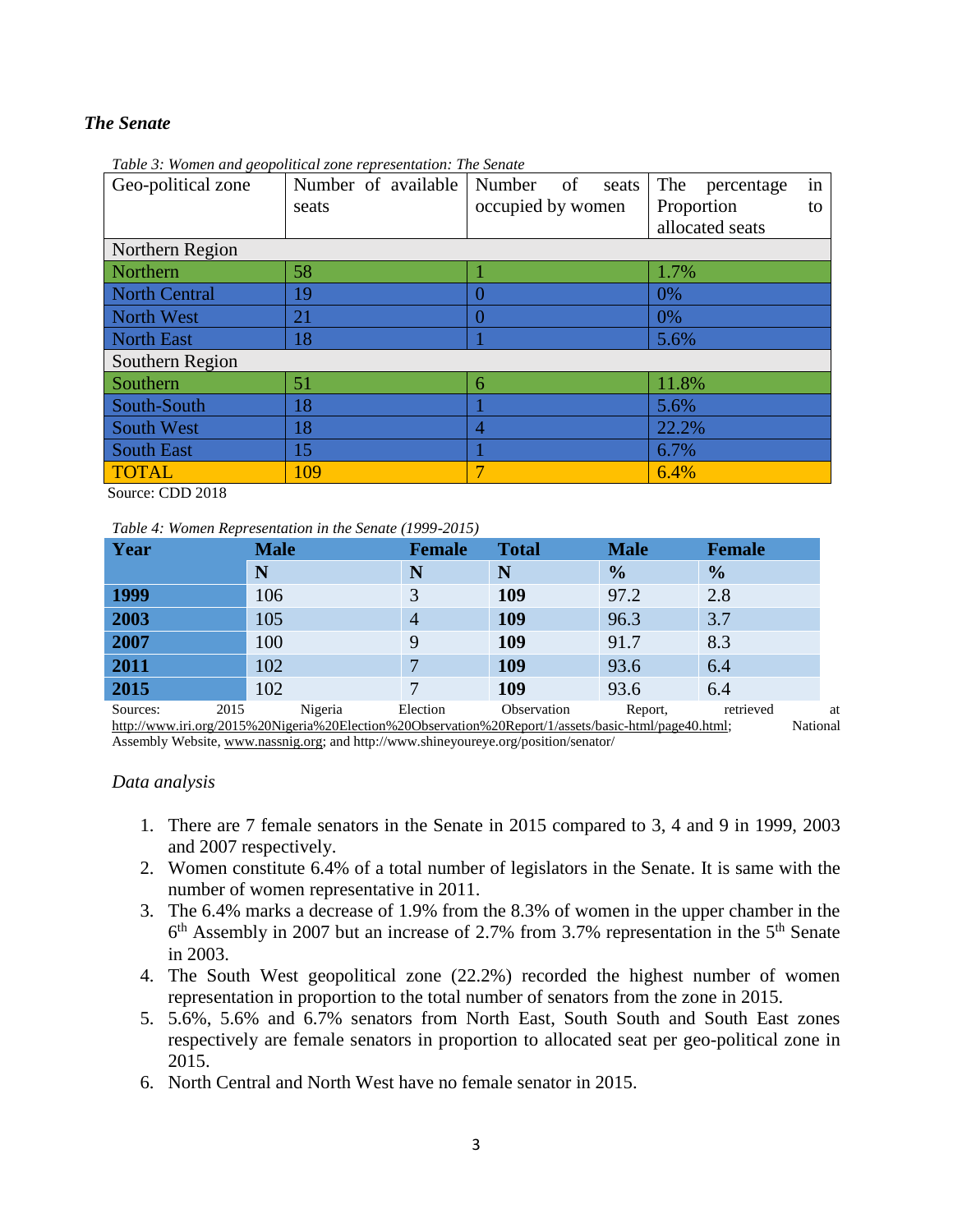7. At the regional level, while 1.7% of senators from the North of Nigeria are female senators, 11.8% is from the Southern region. This latter percentage is higher than the national average of 6.4% in 2015.

# *House of Representatives*

| Geo-political zone   | Number of available | Number<br>of<br>seats | The<br>percentage<br>in |  |  |  |
|----------------------|---------------------|-----------------------|-------------------------|--|--|--|
|                      | seats               | occupied by women     | Proportion<br>to        |  |  |  |
|                      |                     |                       | allocated seats         |  |  |  |
| Northern Region      |                     |                       |                         |  |  |  |
| Northern             | 191                 | 6                     | 3.1%                    |  |  |  |
| <b>North Central</b> | 51                  | $\overline{2}$        | 3.9%                    |  |  |  |
| <b>North West</b>    | 92                  | $\Omega$              | 0%                      |  |  |  |
| <b>North East</b>    | 48                  | $\overline{A}$        | 8.3%                    |  |  |  |
| Southern Region      |                     |                       |                         |  |  |  |
| Southern             | 169                 | 16                    | 9.5%                    |  |  |  |
| South-South          | 55                  | 8                     | 14.5%                   |  |  |  |
| <b>South West</b>    | 71                  | 3                     | 4.2%                    |  |  |  |
| <b>South East</b>    | 43                  | 5                     | 11.6%                   |  |  |  |
| <b>TOTAL</b>         | 360                 | 22                    | 6.1%                    |  |  |  |

*Table 5: Women and geopolitical zone representation: HoR*

Source: CDD 2018

|  |  |  | Table 6: Women Representation in the HoRs (1999-2015) |
|--|--|--|-------------------------------------------------------|
|--|--|--|-------------------------------------------------------|

| Year     | <b>Male</b> |         | <b>Female</b> | <b>Total</b>                                                                                         | <b>Male</b>   | <b>Female</b> |          |
|----------|-------------|---------|---------------|------------------------------------------------------------------------------------------------------|---------------|---------------|----------|
|          | N           |         | N             | N                                                                                                    | $\frac{1}{2}$ | $\frac{1}{2}$ |          |
| 1999     | 348         |         | 12            | 360                                                                                                  | 96.67         | 3.33          |          |
| 2003     | 339         |         | 21            | 360                                                                                                  | 94.17         | 5.83          |          |
| 2007     | 335         |         | 25            | 360                                                                                                  | 93.06         | 6.94          |          |
| 2011     | 334         |         | 26            | 360                                                                                                  | 92.78         | 7.22          |          |
| 2015     | 338         |         | 22            | 360                                                                                                  | 93.89         | 6.11          |          |
| Sources: | 2015        | Nigeria | Election      | Observation                                                                                          | Report,       | retrieved     |          |
|          |             |         |               | http://www.iri.org/2015%20Nigeria%20Election%20Observation%20Report/1/assets/basic-html/page40.html; |               |               | National |

Assembly Website, [www.nassnig.org;](http://www.nassnig.org/) and http://www.shineyoureye.org/position/senator/

# *Data analysis*

- 1. There are 22 women out of 360 members of House of Representatives (HoRs). Thus, women constitute 6.11% of the total number of legislators in HoRs.
- 2. The number of female members of HoRs grew by 2.5% from 3.33% in 1999 and 5.83% in 2003. This further increased to 6.94% in 2007 and 7.22% in 2011.
- 3. 6.11% recorded in 2015 represents a decline of 0.83% and 1.11% compared to figures in 2007 and 2011 respectively but an increase of 0.28% and 2.78% in 2003 and 1999 respectively.
- 4. South South recorded the highest representation of 14.5% in proportion to its 55 representatives in 2015.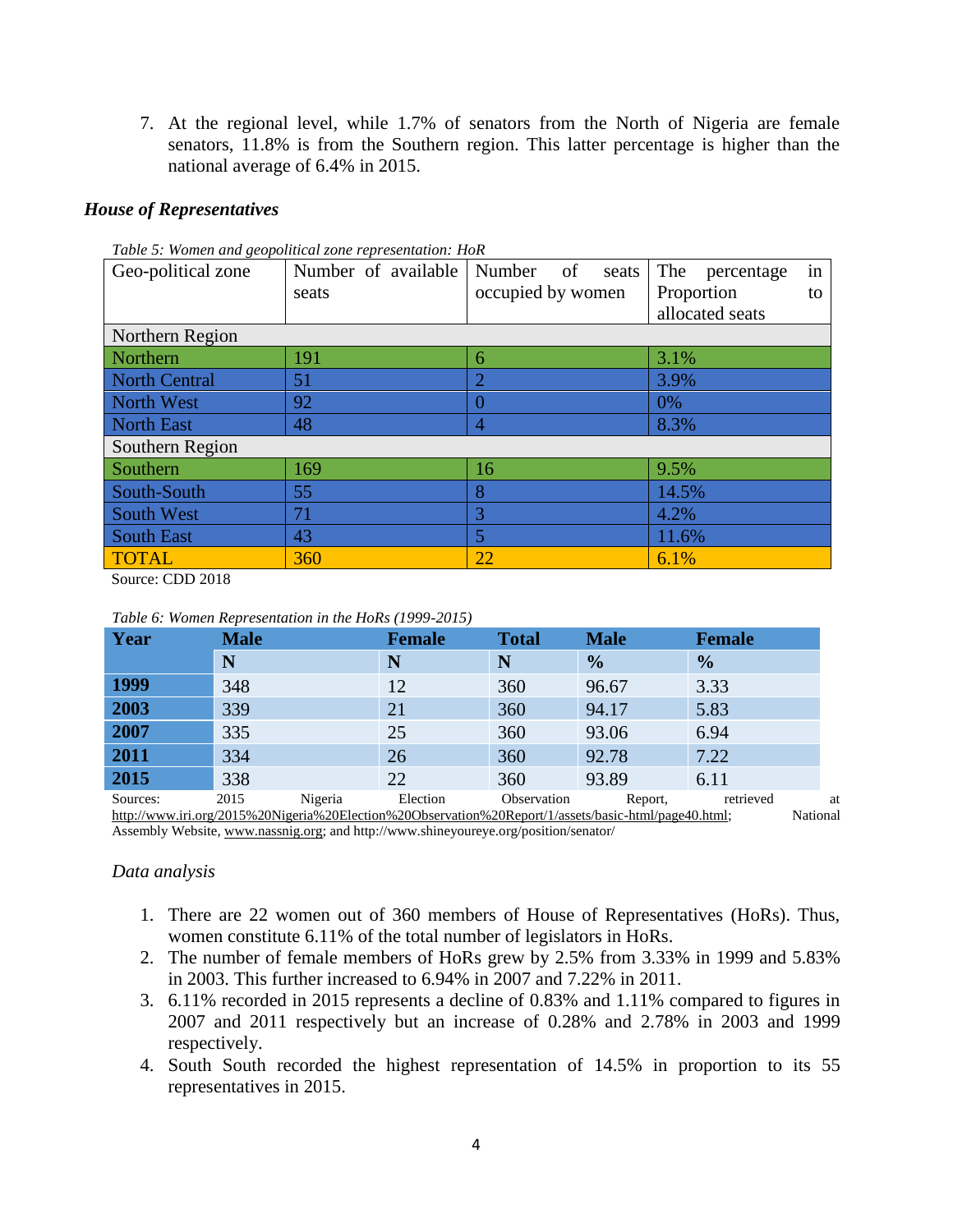- 5. South West, South East, North East and North Central recorded 4.2%, 11.6%, 8.3% and 3.1% respectively in proportion to their number of representatives in 2015.
- 6. North West has no female representation in the HoRs in 2015.
- 7. Except for South West (4.2%), North Central (3.1%) and North West (0%) other geopolitical zones' percentages (in proportion to their allocated seats) are higher than national average (6.11%) percentage in 2015.
- 8. At the regional level, the percentage of Southern representation (9.5%) is higher than the national average while representation in the Northern region (3.1%) is lower than national average in 2015.

| Table 7: Women and geopolitical zone representation: SHAs |              |           |                         |            |  |  |
|-----------------------------------------------------------|--------------|-----------|-------------------------|------------|--|--|
| <b>Geopolitical Zones</b>                                 | Number<br>of | available | No of seats occupied by | Percentage |  |  |
|                                                           | seats        |           | women                   | of Women   |  |  |
| Northern Region                                           |              |           |                         |            |  |  |
| <b>Northern</b>                                           | 525          |           | 12                      | 2.3%       |  |  |
| <b>North Central</b>                                      | 153          |           | 9                       | 5.9%       |  |  |
| North West                                                | 216          |           | $\Omega$                | 0%         |  |  |
| North-East                                                | 156          |           | 3                       | 1.9%       |  |  |
| Southern Region                                           |              |           |                         |            |  |  |
| Southern                                                  | 465          |           | 39                      | 8.4%       |  |  |
| South-South                                               | 160          |           | 15                      | 7.4%       |  |  |
| South-West                                                | 179          |           | 11                      | 6.1%       |  |  |
| South-East                                                | 129          |           | 13                      | 10.1%      |  |  |
| <b>TOTAL</b>                                              | 990          |           | 51                      | 5.2%       |  |  |

## *State Houses of Assembly (SHAs)*

*Table 7: Women and geopolitical zone representation: SHAs*

Source: CDD 2018

*Table 8: Women Representation in State Houses of Assembly (SHAs) (1999-2015)*

| Year                                                                                                                   | <b>Male</b> | <b>Female</b> | <b>Total</b> | <b>Male</b>   | <b>Female</b>   |
|------------------------------------------------------------------------------------------------------------------------|-------------|---------------|--------------|---------------|-----------------|
|                                                                                                                        | N           | N             | N            | $\frac{0}{0}$ | $\frac{1}{2}$   |
| 1999                                                                                                                   | 966         | 24            | 990          | 97.6          | 2.4             |
| 2003                                                                                                                   | 950         | 40            | 990          | 96.0          | 4.0             |
| 2007                                                                                                                   | 933         | 57            | 990          | 94.2          | 5.8             |
| 2011                                                                                                                   | 922         | 68            | 990          | 93.1          | 6.9             |
| 2015                                                                                                                   | 939         | 51            | 990          | 94.8          | 5.2             |
| 2015<br>Source:<br>http://www.iri.org/2015%20Nigeria%20Election%20Observation%20Report/1/assets/basic-html/page40.html | Nigeria     | Election      | Observation  | Report,       | retrieved<br>at |

#### *Data analysis*

1. A total of 51 women occupy legislative seats in State Houses of Assembly across the country. This represents 5.2% of 990.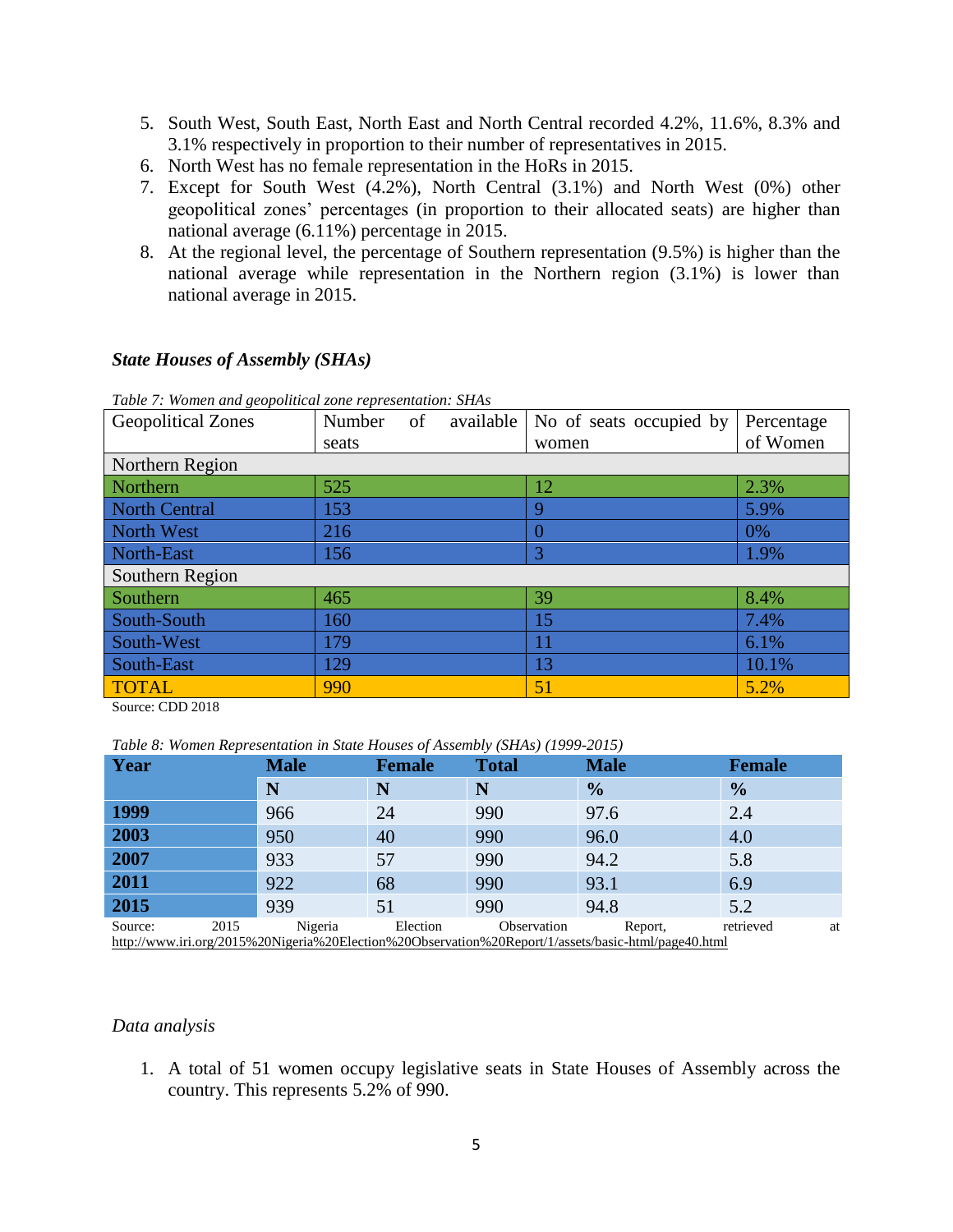- 2. Women representation in SHAs has consistently maintained steady increase since 1999. It increased from 2.4% in 1999 to 6.9% in 2011. Available data shows that this dipped in 2015 by 1.7% to 5.2%.
- 3. The national average of 5.2% is higher than the regional average of 2.3% in the North but lower than the Southern region of 8.4% in 2015.
- 4. At geo-political zone level, South East recorded highest percentage of 10.1%, followed by 7.4%, 6.1%, 5.9% and 1.9% from South South, South West, North Central and North East respectively in 2015.
- 5. North West has no female representative in 2015.

#### **Male e Position Position Elective s eats** Available **Available Female (%) Male (%)** Differenc **Differenc difference The Female (%) iifference President** 1 0 1 0.0 100.0 -1 -100.0 **VicePresident** 1 0 1 0.0 100.0 -1 -100.0 **Governor** 36 0 36 0.0 100.0 -36 -100.0 **DeputyGovern** 36 6 30 16.7 83.3 -24 -66.7 **or Senate** 109 7 103 6.4 93.6 -96 -87.2 **HoRs** 360 22 338 6.11 93.89 -316 -87.78 **SHAs** 991 51 940 5.8 94.2 -834 -88.3 **TOTAL 1,534 86 1,449 5.5 94.5 -1363 -89 193,392,517 94,762,333 98,630,184 49 51 -2.0 POPULATION (NBS, 2017)**

# **THE PARADOX**

 *Table 9: Distribution of Women and Men in Elective Positions as at 2018*

Source: CDD, 2018

# *Data analysis*

- 1. Women constitute 49% of the country's population (NPC, 2017) while men represent 51% of the population. By implication, the difference between the numbers of women and men is 2%.
- 2. However, in elective positions at national and state levels, the difference between women and men is 89%.
- 3. Available data shows that out of the 1,534 elective positions available at national and state levels, women only occupy meagre number of 86 while men occupy 1,449 elective positions.

# **Way forward**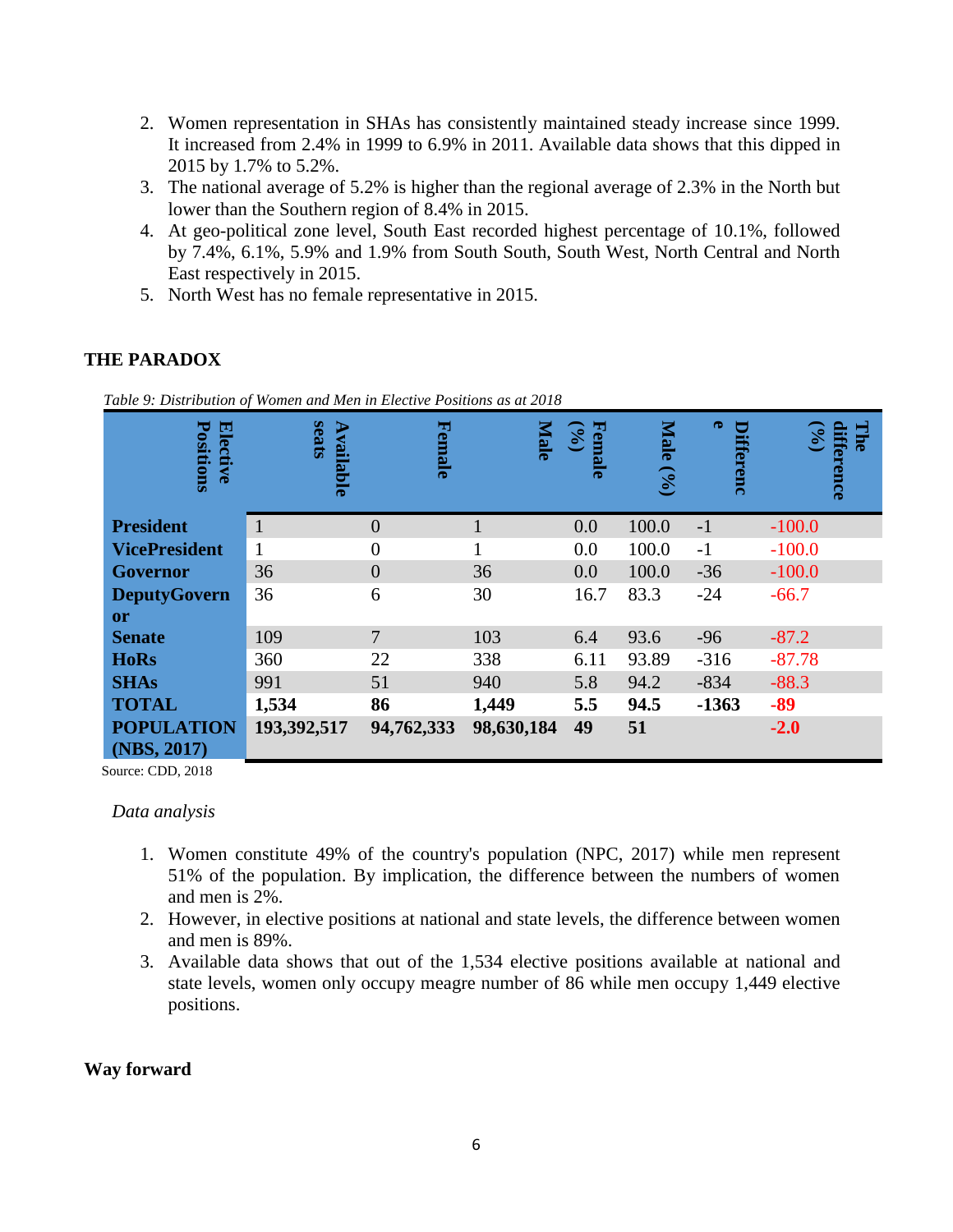Apparently, from data presented above, the issue of women's political participation vis-à-vis the benchmarked 35 percent affirmative action is in reverse. At all levels, the quest for equal representation seems utopic since the return to democracy in 1999. Rather than sustaining gains, women's representation has increasingly witnessed a downward trend. And in some cases where it maintained an upward trend, representation is very low as it is yet to become commensurate with the investment made by different stakeholders since 1999 to improve women's involvement in public offices. More so, there are political positions that are strictly considered no-go-area for women. The National Bureau of Statistics (NBS) reported that in 2017, Nigeria's population growth rate is projected at 193 million out of which women constitute 49%. Still, women hardly represent 10% of those in elective positions in the country.

Unfortunately, some have attributed low representation of women in politics to women's lack of capacity to lead and interest in politics, to mention a few. However, evidence debunks these explanations and suggests to the contrary. Nigeria is endowed with women who have showcased extraordinary leadership capacity; those who have made headway in their various endeavour despite enduring societal challenges confronting them.

In a bid to improve women's involvement in political offices, it is imperative to see what lessons that could be learned from states, zones, and regions where relatively huge successes have been recorded. For example, 35.3% of 17 States in the Southern region have women as deputy governors with most of this coming from South West Nigeria. Also, while the south west geo-political zone recorded the highest number of women representatives (22.2%) in the Senate, women representing the southsouth in the House of Representatives constitute 14.5% of the total number of seats available for the zone. It is therefore essential that we interrogate and better understand the political environment and underlining factors that necessitated this development to enhance the capacity to build on the gains and develop a robust pathway for enhancing women's participation in the country.

Political parties also constitute an essential institution in determining women's political participation as they play the role of gate-keepers for women's inclusion/exclusion in legislative and deliberative bodies of the state. More prominent, established parties tend to be more internally undemocratic as they have more structures and linkages that advantage male candidates and disadvantage female contestants, especially in the absence of party mandated sex quotas. This has been the case in Nigeria where only two big parties have won elections and ruled the country since the Fourth Republic. Although most elective offices currently occupied by women were gained through the two dominant political parties – the APC (All Peoples Congress) and PDP (Peoples Democratic Party), women could leverage the opportunities presented by the newly emerging smaller parties that create a broader political space for projecting women's voices.

As these smaller parties provide women with greater chances for contesting in elections, women could leverage the platform to build a political base through networking and connecting with voters at the grassroots level. These networks and mass mobilizations improve women's political influence and increase their opportunity for electoral success. However, women's utilization of smaller, more internally democratic parties as a pathway for electoral success can only be achieved within the ambit of general democratic consolidation, where these smaller parties do not remain intractably locked out of power in the political contestation of the state.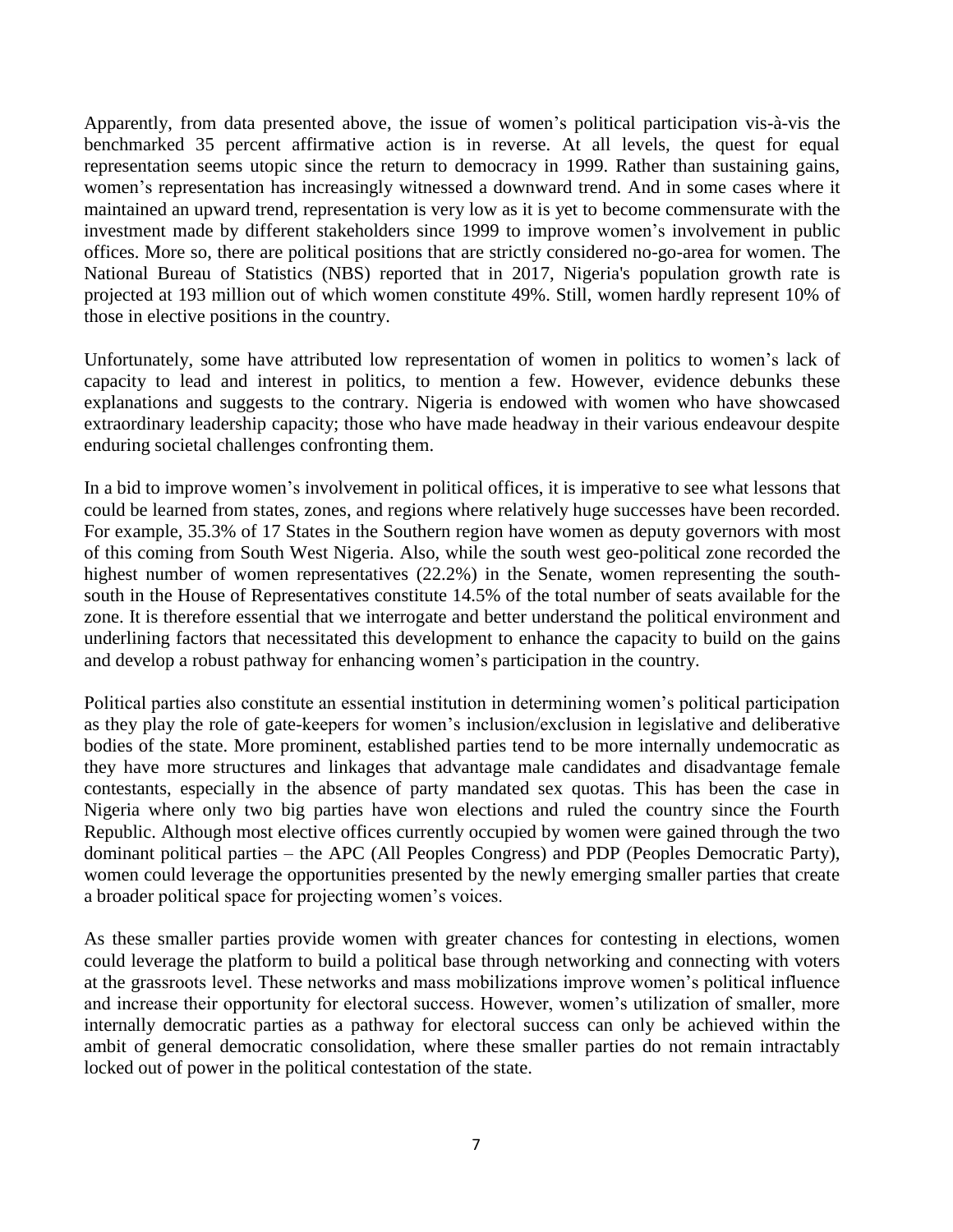# **APPENDIX**

# **ELECTED WOMEN IN EXECUTIVE POSITIONS AS AT 2018**

### **SUMMARY**

**State Assembly 51 members**

**Executive Positions: 6 (Six) Deputy Governors National Assembly 29 (Senators (7) HOR Members (22) TOTAL 86 ELECTED WOMEN AT NATIONAL AND STATE LEVELS IN NIGERIA**

### **ELECTED WOMEN IN EXECUTIVE POSITIONS**

| S/N            | <b>NAME</b>               | <b>STATE</b>     | <b>POSITION/PARTY</b> |
|----------------|---------------------------|------------------|-----------------------|
| $\vert$ 1      | Otunba<br>(Mrs.)<br>Grace | <b>OSUN</b>      | Deputy Governor / APC |
|                | TitilayoLaoye-Tomori      |                  |                       |
| 2              | DrIdiatOlurantiAdebule    | <b>LAGOS</b>     | Deputy Governor / APC |
| $\overline{3}$ | Chief Mrs Yetunde Onanuga | <b>OGUN</b>      | Deputy Governor / APC |
| $\overline{4}$ | Dr. IpaliboGogoBanigo     | <b>RIVERS</b>    | Deputy Governor / PDP |
|                | Cecilia Ezeilo            | <b>ENUGU</b>     | Deputy Governor / PDP |
| 6              | Lady Valerie Ebe          | <b>AKWA IBOM</b> | Deputy Governor / PDP |
| <b>Total</b>   |                           |                  | 6(Six)                |

#### **ELECTED WOMEN IN THE NATIONAL ASSEMBLY**

| NO             | <b>NAME</b>                     | <b>STATE</b>   | <b>CONSTITUENCY</b>      | <b>PARTY</b> |  |  |  |
|----------------|---------------------------------|----------------|--------------------------|--------------|--|--|--|
|                | <b>SENATE</b>                   |                |                          |              |  |  |  |
|                | Stella AdaezeOduah,             | <b>ANAMBRA</b> | Anambra North,           | <b>PDP</b>   |  |  |  |
| $\overline{2}$ | Rose OkojiOko,                  | <b>CROSS</b>   | <b>Cross River North</b> | <b>PDP</b>   |  |  |  |
|                |                                 | <b>RIVER</b>   |                          |              |  |  |  |
| 3              | FatimatOlufunke Raji-Rasaki,    | <b>EKITI</b>   | Ekiti Central            | <b>PDP</b>   |  |  |  |
| $\overline{4}$ | Biodun Olujimi                  | <b>EKITI</b>   | Ekiti South              | <b>PDP</b>   |  |  |  |
| 5              | Oluremi Shade Tinubu            | <b>LAGOS</b>   | Lagos Central,           | <b>APC</b>   |  |  |  |
| 6              | <b>BintaMasiGarba</b>           | <b>ADAMAWA</b> | Adamawa North,           | <b>APC</b>   |  |  |  |
|                | Monsurat Jumoke Sunmonu         | <b>OYO</b>     | Oyo Central              | <b>APC</b>   |  |  |  |
|                | <b>HOUSE OF REPRESENTATIVES</b> |                |                          |              |  |  |  |
|                | Elendu-UkejeNnennaL I           | <b>ABIA</b>    | Bende                    | <b>PDP</b>   |  |  |  |
|                |                                 |                | Constituency(Abia),      |              |  |  |  |
| $\overline{2}$ | OnyejeochaNkirukaChiduben,      | <b>ABIA</b>    | Isuikwuato/Umunneochi    | <b>PDP</b>   |  |  |  |
|                |                                 |                | (Abia),                  |              |  |  |  |
| 3              | EuchariaAzodoOkwunna,           | <b>ANAMBRA</b> | Aguata (Anambra),        | <b>PDP</b>   |  |  |  |
| $\overline{4}$ | Sodaguno A Festus Omoni,        | <b>BAYELSA</b> | Ogbia (Bayelsa),         | <b>PDP</b>   |  |  |  |
| 5              | Evelyn OmavowanOboro,           | <b>DELTA</b>   | Uvwie/Okpe/Sapele        | <b>PDP</b>   |  |  |  |
|                |                                 |                | (Delta),                 |              |  |  |  |
| 6              | Gabriella Igbinedion            | <b>EDO</b>     | Ovia North East, (Edo),  | <b>PDP</b>   |  |  |  |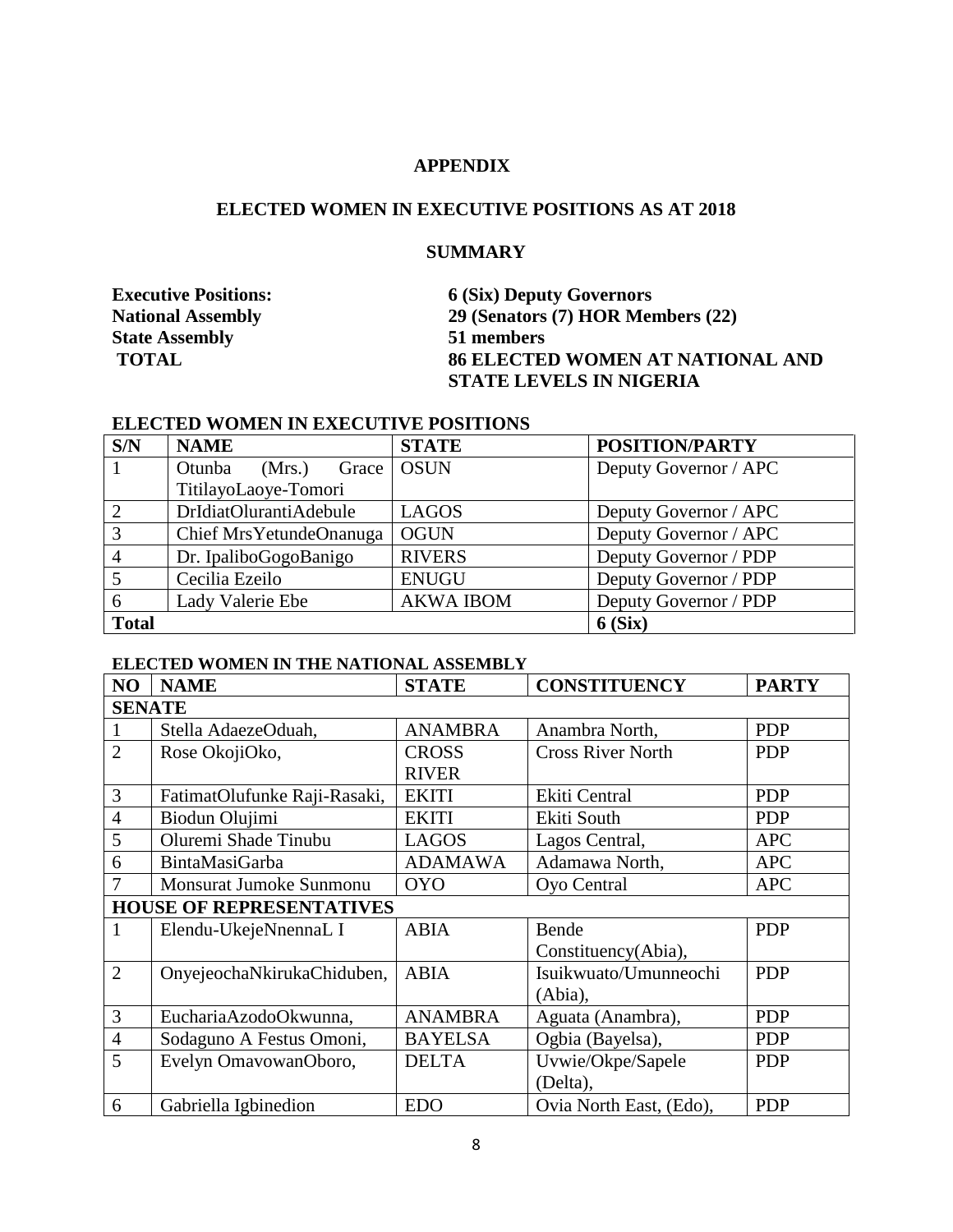| NO             | <b>NAME</b>                  | <b>STATE</b>     | <b>CONSTITUENCY</b>         | <b>PARTY</b> |
|----------------|------------------------------|------------------|-----------------------------|--------------|
| $\overline{7}$ | Stella UchenaObiageliNgwu,   | <b>ENUGU</b>     | Etiti<br>Uzo-Uwani/<br>Igbo | <b>PDP</b>   |
|                |                              |                  | (Enugu),                    |              |
| $8\,$          | Aishatu Jibril Dukku,        | <b>GOMBE</b>     | Dukku/Nafada (Gombe),       | <b>APC</b>   |
| 9              | <b>Binta Bello</b>           | <b>GOMBE</b>     | Kaltungo/Shongom            | <b>PDP</b>   |
|                |                              |                  | (Gombe),                    |              |
| 10             | Barr (Mrs) Rita Orji,        | <b>LAGOS</b>     | Ajeromi/Ifelodun            | <b>APC</b>   |
|                |                              |                  | $I(Lagos)$ ,                |              |
| 11             | Beni Butmaklar, Langtang     | <b>PLATEAU</b>   | South<br>North/Langtang     | <b>PDP</b>   |
|                |                              |                  | (Plateau),                  |              |
| 12             | Asabe Vilita Bashir,         | <b>BORNO</b>     | Gwoza/Damboa/Chibok         | <b>APC</b>   |
|                |                              |                  | (Borno),                    |              |
| 13             | Princess Olufunke Adedoyin,  | <b>KWARA</b>     | Ekiti/Irepodun/Isin/Oke-    | <b>APC</b>   |
|                |                              |                  | Ero (Kwara),                |              |
| 14             | Ayo Hulayat Omidiran,        | <b>OSUN</b>      | Ayedaade/Irewole/Isokan     | <b>APC</b>   |
|                |                              |                  | $(Osun)$ ,                  |              |
| 15             | Dorathy Mato                 | <b>BENUE</b>     | Vandeikya/Konshisha         | <b>APC</b>   |
| 16             | Talatu Yohanna               | <b>ADAMAWA</b>   | Demsa/Lamurde/Numan         | <b>APC</b>   |
| 17             | Owoidighe Ime Ekpoatia       | <b>AKWA IBOM</b> | Eket/Onna/Esit Eket/Ibeno   | <b>PDP</b>   |
| 18             | Joan Onyemaechi Mrakpor      | <b>DELTA</b>     | Aniocha<br>North/Aniocha    | <b>PDP</b>   |
|                |                              |                  | South/Oshimili N & S        |              |
| 19             | <b>Betty Blessing Apiafi</b> | <b>RIVERS</b>    | Ahoada-East/Abua/Odual      | <b>PDP</b>   |
| 20             | <b>Boma Goodhead</b>         | <b>RIVERS</b>    | Asalga/Akulga               | <b>PDP</b>   |
| 21             | Lynda Chuba Ikpeazu          | <b>ANAMBRA</b>   | Onitsha North/South         | <b>PDP</b>   |
| 22             | Nsiegbe Ibiba                | <b>RIVERS</b>    | Port Harcourt 2             | <b>PDP</b>   |
| <b>Total</b>   |                              |                  | 29 (NASS Members)           |              |

# **ELECTED WOMEN IN STATE HOUSES OF ASSEMBLY**

| NO             | <b>NAME</b>                  | <b>STATE</b>      | <b>CONSTITUENCY</b> | <b>PARTY</b> |
|----------------|------------------------------|-------------------|---------------------|--------------|
| 1              | Rt. Hon. Elizabeth Uyinmwen  | <b>EDO</b>        | Uhunmwode           | <b>APC</b>   |
|                | Ativie                       |                   |                     |              |
| 2              | Titilayo<br>Princess<br>Hon. | <b>EKITI</b>      | Ikole II            | <b>PDP</b>   |
|                | Owolabi-Akerele              |                   |                     |              |
| 3              | Hon. Mariam Garba Bagel      | <b>BAUCHI</b>     | Dass                | <b>APC</b>   |
| $\overline{4}$ | Rt. Hon. Ngunan Addingi      | <b>BENUE</b>      | <b>Buruku</b>       | <b>APC</b>   |
| 5              | Hon. Uju Onwudiwe            | <b>IMO</b>        | Njaba               | <b>APC</b>   |
| 6              | Hon Maria Ude                | <b>EBONYI</b>     | Afikpo North        | <b>PPA</b>   |
| $\overline{7}$ | Hon. Dr blessing Okwuchi     | <b>ABIA STATE</b> | Aba North           | <b>PDP</b>   |
|                | Nwagba                       |                   |                     |              |
| 8              | Hon. Justina Obadiah Nkom    | <b>ADAMAWA</b>    | Lamurde             | <b>SDP</b>   |
| 9              | Hon. Sodom Tayedi            | <b>ADAMAWA</b>    | Numan               | <b>APC</b>   |
| 10             | Hon. Felicia Bassey          | <b>AKWA</b>       | Okobo               | <b>PDP</b>   |
|                |                              | <b>IBOM</b>       |                     |              |
| 11             | Hon. Mfon Etim Ekong         | <b>AKWA</b>       | Nsit Ibom           | <b>PDP</b>   |
|                |                              | <b>IBOM</b>       |                     |              |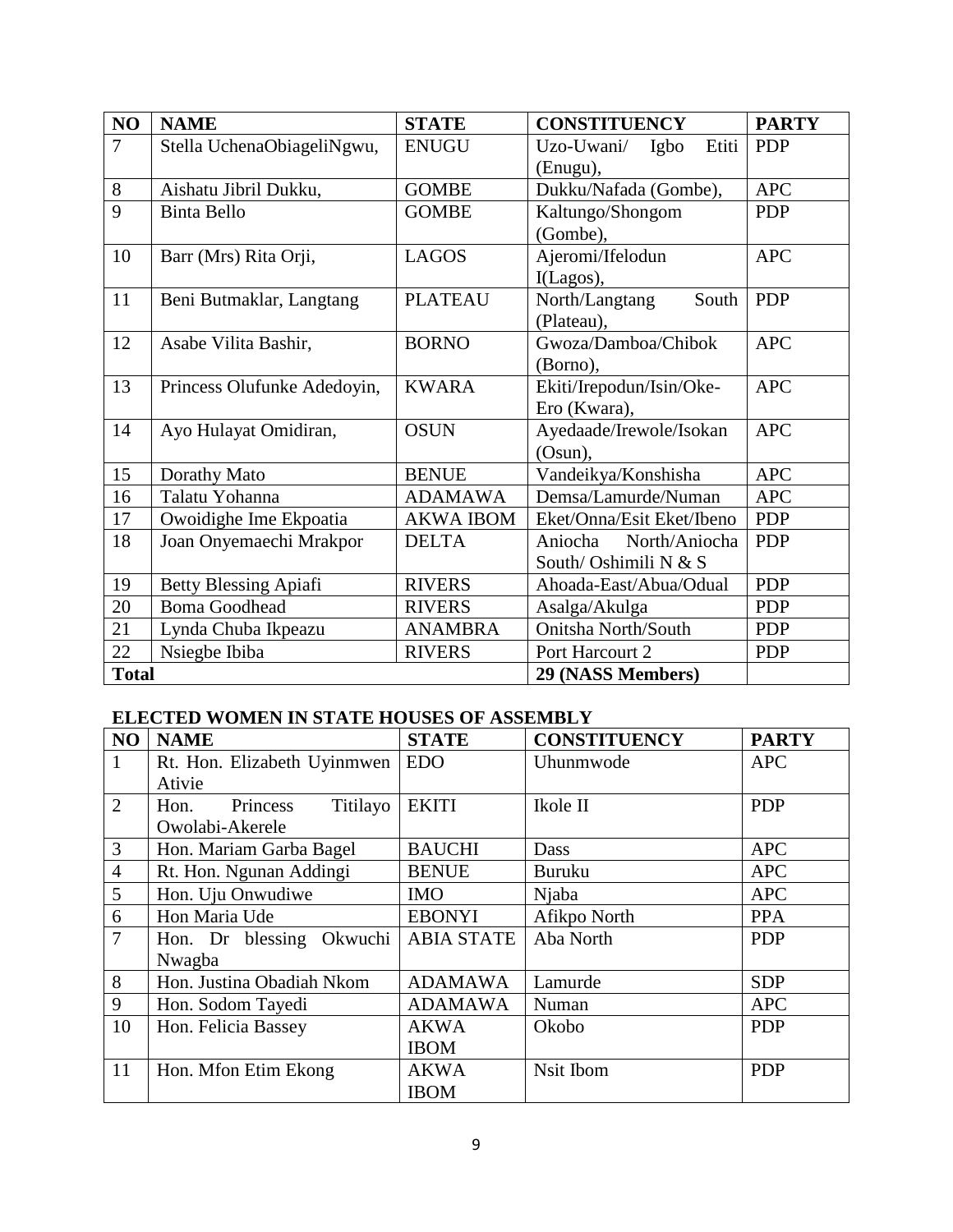| 12       | Hon. Beverly Ikpeazu                             | <b>ANAMBRA</b> | Onitsha South II                  | <b>PDP</b>               |
|----------|--------------------------------------------------|----------------|-----------------------------------|--------------------------|
| 13       | Hon. Vivian Okadigbo                             | <b>ANAMBRA</b> | Oyi                               | <b>PDP</b>               |
| 14       | Hon. Nikky Ugochukwu                             | <b>ANAMBRA</b> | Orumba South                      | <b>PDP</b>               |
| 15       | Hon. Rita Maduagwu                               | <b>ANAMBRA</b> | Nnewi South II                    | <b>PDP</b>               |
| 16       | Hon. Ebiuwou Obiyai                              | <b>BAYELSA</b> | Yenogoa II                        | <b>PDP</b>               |
| 17       | Hon. Ngo Iwowari-Gold                            | <b>BAYELSA</b> | Nembe II                          | <b>PDP</b>               |
| 18       | Hon. Kate Owoko                                  | <b>BAYELSA</b> | Southern Ijaw I                   | <b>PDP</b>               |
| 19       | Hon Ngohema Utsaha Agaibe                        | <b>BENUE</b>   | Gboko East                        | <b>APC</b>               |
| 20       | Hon. Dr. Itam Abang                              | <b>CROSS</b>   | Boki I                            | <b>PDP</b>               |
|          |                                                  | <b>RIVER</b>   |                                   |                          |
| 21       | Hon. Elizabeth Ironbar                           | <b>CROSS</b>   | Akpabuyo                          | <b>PDP</b>               |
|          |                                                  | <b>RIVER</b>   |                                   |                          |
| 22       | Hon. Regina Anyogo                               | <b>CROSS</b>   | Yala I                            | <b>PDP</b>               |
|          |                                                  | <b>RIVER</b>   |                                   |                          |
| 23       | Hon. Barr Princess Pat Ajudua                    | <b>DELTA</b>   | Oshimili North                    | <b>PDP</b>               |
| 24       | Hon. Orezi Esievo                                | <b>DELTA</b>   | Isoko South I                     | <b>PDP</b>               |
| 25       | Hon. Angela Nwaka                                | <b>DELTA</b>   | Aniocha                           | <b>PDP</b>               |
| 26       | Hon. Atake Ibori-Suene                           | <b>DELTA</b>   | Ethiope                           | <b>PDP</b>               |
| 27       | Hon. Shola Ogbemi-Daibo                          | <b>DELTA</b>   | Warri South I                     | <b>PDP</b>               |
| 28       | Hon. Augusta Chika Ude                           | <b>EBONYI</b>  | Ohaozara East                     | <b>PDP</b>               |
| 29       | Hon Franca E. Okpo                               | <b>EBONYI</b>  | Abakaliki North                   | <b>PDP</b>               |
| 30       | Hon. Cecilia Abosede Dada                        | <b>EKITI</b>   | Ilejemeje                         | <b>PDP</b>               |
|          |                                                  |                |                                   |                          |
| 31       | Hon. Ethel Oyibo Ugwuanyi                        | <b>ENUGU</b>   | Igbo Eze North I                  | <b>PDP</b>               |
| 32       | Hon Mary Oyinye Ugwu                             | <b>ENUGU</b>   | Enugu South II                    | <b>PDP</b>               |
|          |                                                  |                |                                   |                          |
|          |                                                  |                |                                   |                          |
| 33<br>34 | Hon. Dr. Uche Ejiogu                             | <b>IMO</b>     | Ihitteuboma                       | <b>APC</b><br><b>APC</b> |
| 35       | Hon. Ngozi Obiefule<br>Hon. Felicia Ebun Owolabi | <b>IMO</b>     | Isu                               |                          |
|          |                                                  | <b>KWARA</b>   | Ekiti Kwara                       | <b>APC</b>               |
| 36       | Hon. Bunmi Afolayan                              | <b>KWARA</b>   | Oke Ero                           | <b>APC</b>               |
| 37       | Hon. Sikira Anako                                | <b>KWARA</b>   | Odo Ogun                          | <b>APC</b>               |
| 38       | Segilola<br>Princess<br>Hon.<br>Abdulkadir       | <b>KWARA</b>   | Ilorin Central                    | <b>APC</b>               |
| 39       | Hon. Aishat Ibrahim                              | <b>KWARA</b>   |                                   | <b>APC</b>               |
| 40       | Rotimi<br>Hon.<br>Mosunmola                      | <b>LAGOS</b>   | <b>Ilorin East</b><br>Surulere II | <b>PDP</b>               |
|          | Sangodara                                        |                |                                   |                          |
|          |                                                  |                | Mushin                            |                          |
| 41<br>42 | Hon. Adefunmilayo Tejuosho<br>Hon.               | <b>LAGOS</b>   | Alimosho II                       | <b>APC</b>               |
|          | Omotayo<br>Oduntan<br>Oyeledun                   | <b>LAGOS</b>   |                                   | <b>APC</b>               |
| 43       | Hon. Mojisola Ojora                              | <b>LAGOS</b>   |                                   | <b>APC</b>               |
| 44       | Hon. Binta Mamman                                | <b>NIGER</b>   | Apapa I<br>Gurara                 | <b>APC</b>               |
| 45       | Sogbein<br>Yetunde<br>Hon                        | <b>OGUN</b>    | Odeda                             | <b>APC</b>               |
|          | Adekanbi                                         |                |                                   |                          |
| 46       | Juliana<br>Folakemi<br>Hon.                      | <b>OGUN</b>    | Egbado South                      | <b>PDP</b>               |
|          |                                                  |                |                                   |                          |